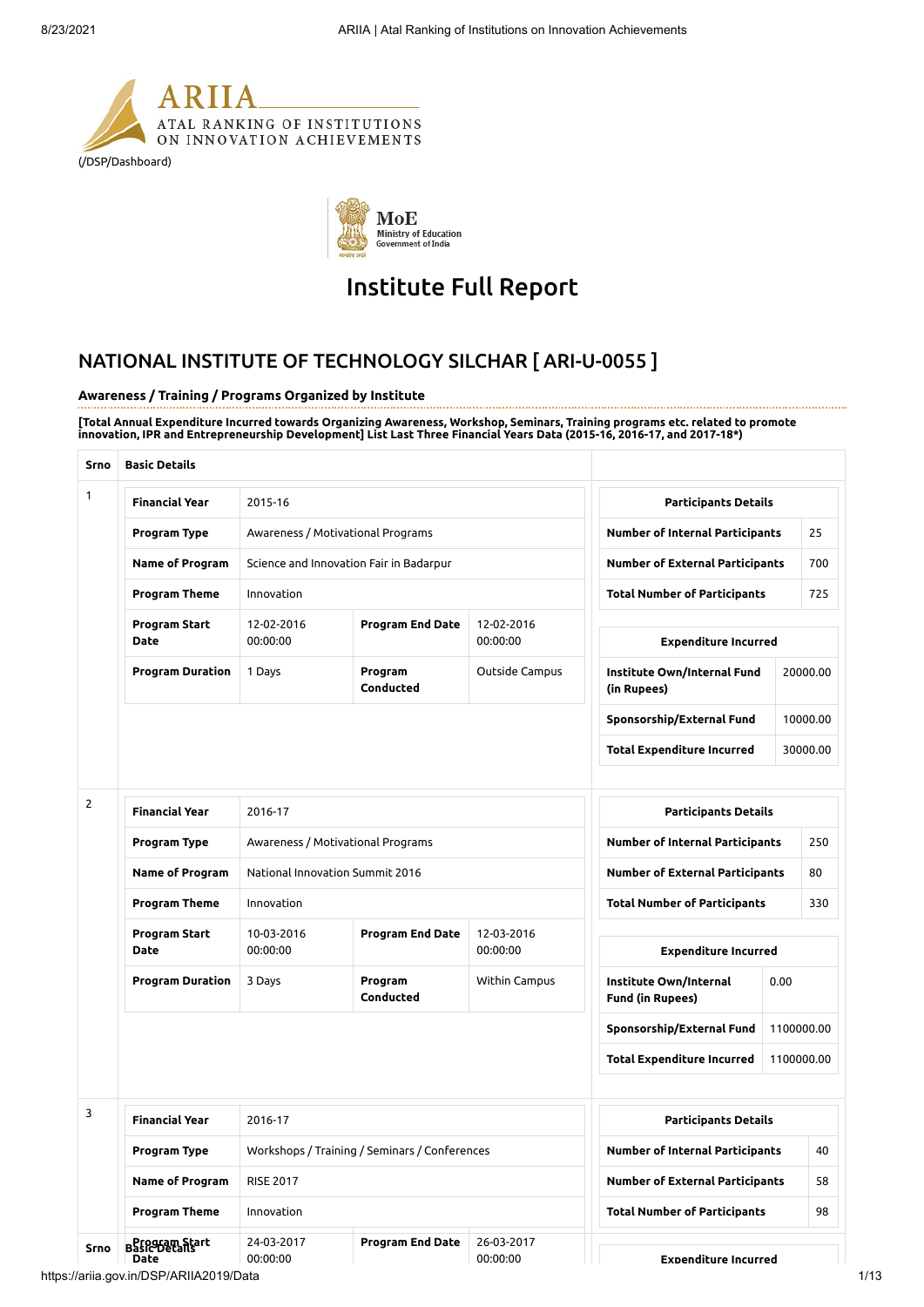8/23/2021 ARIIA | Atal Ranking of Institutions on Innovation Achievements

| ⊆UZ I |                              |                                   | ANIA   Alai Natiking of filstitutions on infloration Achievements |                                        |                                                            |           |    |
|-------|------------------------------|-----------------------------------|-------------------------------------------------------------------|----------------------------------------|------------------------------------------------------------|-----------|----|
|       | <b>Program Duration</b>      | 3 Days                            | Program<br>Conducted                                              | Within Campus                          | Institute Own/Internal Fund<br>(in Rupees)                 | 0.00      |    |
|       |                              |                                   |                                                                   |                                        | Sponsorship/External Fund                                  | 726107.00 |    |
|       |                              |                                   |                                                                   |                                        | <b>Total Expenditure Incurred</b>                          | 726107.00 |    |
| 4     | <b>Financial Year</b>        | 2017-18                           |                                                                   |                                        | <b>Participants Details</b>                                |           |    |
|       | Program Type                 | Awareness / Motivational Programs |                                                                   |                                        | <b>Number of Internal Participants</b>                     |           | 60 |
|       | Name of                      |                                   | Innovation and Entrepreneurship Challenges and Opportunities in   |                                        | <b>Number of External Participants</b>                     |           | 0  |
|       | Program                      | North East Region                 |                                                                   |                                        | <b>Total Number of Participants</b>                        |           | 60 |
|       | Program<br>Theme             | Innovation                        |                                                                   |                                        | <b>Expenditure Incurred</b>                                |           |    |
|       | Program Start<br><b>Date</b> | 09-04-2017<br>00:00:00            | <b>Program End Date</b>                                           | 09-04-2017 00:00:00                    | Institute Own/Internal Fund                                | 50000.00  |    |
|       | Program<br>Duration          | 1 Days                            | Program<br>Conducted                                              | Within Campus                          | (in Rupees)<br>Sponsorship/External Fund                   | 0.00      |    |
|       |                              |                                   |                                                                   |                                        | <b>Total Expenditure Incurred</b>                          | 50000.00  |    |
|       |                              |                                   |                                                                   |                                        |                                                            |           |    |
| 5     | Financial Year               | 2017-18                           |                                                                   |                                        | <b>Participants Details</b>                                |           |    |
|       | Program Type                 |                                   | Workshops / Training / Seminars / Conferences                     |                                        | Number of Internal Participants                            |           | 20 |
|       | Name of<br>Program           | PROGRAM IN MATHEMATICS            | INNOVATIVE AND CONTEMPORARY TEACHERS TRAINING                     | <b>Number of External Participants</b> |                                                            | 40        |    |
|       | Program<br>Theme             | Innovation                        |                                                                   |                                        | <b>Total Number of Participants</b>                        |           | 60 |
|       | Program Start<br>Date        | 14-08-2017<br>00:00:00            | <b>Program End Date</b>                                           | 18-08-2017 00:00:00                    | <b>Expenditure Incurred</b><br>Institute Own/Internal Fund | 0.00      |    |
|       | Program                      | 5 Days                            | Program                                                           | <b>Within Campus</b>                   | (in Rupees)                                                |           |    |
|       | Duration                     |                                   | Conducted                                                         |                                        | Sponsorship/External Fund                                  | 500000.00 |    |
|       |                              |                                   |                                                                   |                                        | <b>Total Expenditure Incurred</b>                          | 500000.00 |    |
| 6     | Financial Year               | 2017-18                           |                                                                   |                                        | <b>Participants Details</b>                                |           |    |
|       | Program Type                 |                                   | Workshops / Training / Seminars / Conferences                     |                                        | Number of Internal Participants                            |           | 64 |
|       | Name of Program              |                                   | Innovative Construction Materials for roads and buildings         |                                        | <b>Number of External Participants</b>                     |           | 2  |
|       | <b>Program Theme</b>         | Innovation                        |                                                                   |                                        | <b>Total Number of Participants</b>                        |           | 66 |
|       | Program Start<br><b>Date</b> | 09-11-2018<br>00:00:00            | <b>Program End Date</b>                                           | 13-11-2018<br>00:00:00                 | <b>Expenditure Incurred</b>                                |           |    |
|       | <b>Program Duration</b>      | 5 Days                            | Program<br>Conducted                                              | Within Campus                          | Institute Own/Internal Fund<br>(in Rupees)                 | 0.00      |    |
|       |                              |                                   |                                                                   |                                        | Sponsorship/External Fund                                  | 479250.00 |    |
|       |                              |                                   |                                                                   |                                        | <b>Total Expenditure Incurred</b>                          |           |    |

### **Participated in Events/Programs**

[Total Annual Expenditure Incurred towards Supporting Students and Faculties to Participate/Present in National and International Level<br>Innovation and Start-up Events/Competitions/Hackathons etc.] List Last Three Financial

| Srno Basic Details            |        |  |  |  |  |
|-------------------------------|--------|--|--|--|--|
| <b>Srno</b> Basic Details     |        |  |  |  |  |
| $\cdot$ $\cdot$ $\cdot$<br>-- | ------ |  |  |  |  |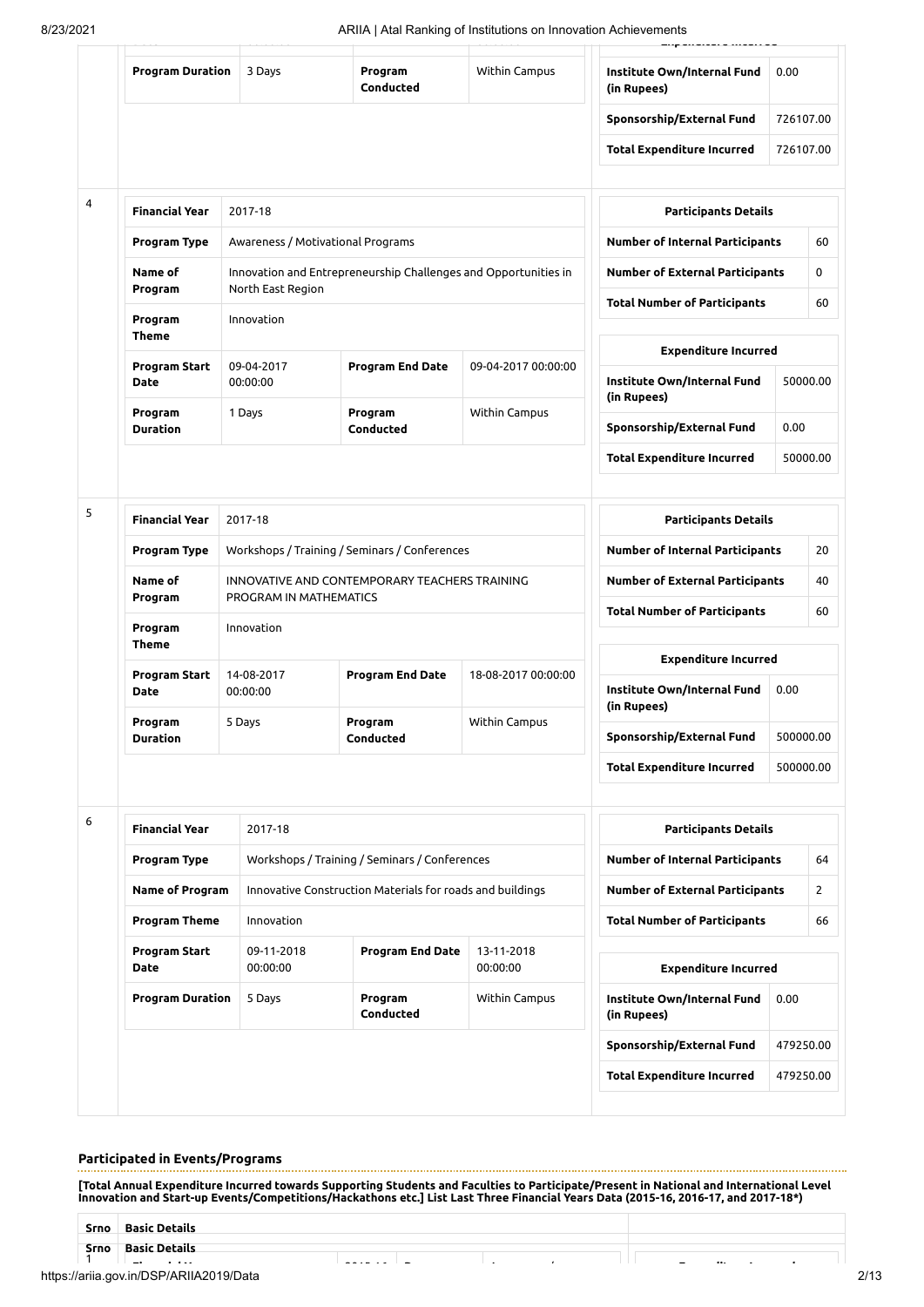| Institute Own/Internal<br>0.00<br><b>Program Theme</b><br>Entrepreneurship/Startup<br><b>Fund (in Rupees)</b><br><b>Name of Event</b><br>Project Management and Strategic Financial<br>Sponsorship/External<br>50000.00<br>Planning<br><b>Fund</b><br>Organizing Agency / Institute Name<br><b>NPC</b><br><b>Total Expenditure</b><br>50000.00<br><b>Incurred</b><br><b>Level of Event</b><br>National<br>Type of<br>Both<br>Participants<br><b>Nos of Participants</b><br>03<br><b>Achievements</b><br>(Awards/Recognitions/Prize, If any)<br><b>Financial Year</b><br><b>Expenditure Incurred</b><br>2015-16<br>Program<br>Awareness /<br><b>Motivational Programs</b><br><b>Type</b><br>Institute<br>0.00<br>Own/Internal Fund<br><b>Program Theme</b><br>Entrepreneurship/Startup<br>(in Rupees)<br><b>Name of Event</b><br>An Awareness Campaign on Start up Stand up India<br>Sponsorship/External<br>107000.00<br><b>Organizing Agency / Institute Name</b><br>Haflong with SPL<br>Fund<br><b>Level of Event</b><br>National<br>Type of<br>Both<br><b>Total Expenditure</b><br>Participants<br><b>Incurred</b><br><b>Nos of Participants</b><br>04<br><b>Achievements</b><br>(Awards/Recognitions/Prize, If any)<br><b>Financial Year</b><br>Exhibitions of Innovative<br><b>Expenditure Incurred</b><br>2015-16<br>Program<br>Products / E-Summits / Tech-<br>Type<br>Institute Own/Internal<br>Fests<br>Fund (in Rupees)<br><b>Program Theme</b><br>Innovation<br>Sponsorship/External<br>0.00<br>Festival of Innovations<br><b>Name of Event</b><br>Fund<br><b>Organizing Agency / Institute</b><br>Government of India at Rastrapathi Bhaban<br><b>Total Expenditure</b><br><b>Incurred</b><br><b>Name</b><br><b>Level of Event</b><br>National<br>Type of<br>Faculty<br><b>Participants</b><br><b>Nos of Participants</b><br>1<br><b>Achievements</b><br>(Awards/Recognitions/Prize,<br>If any)<br><b>Financial Year</b><br>Program<br>Awareness /<br><b>Expenditure Incurred</b><br>2016-17<br>Motivational Programs<br>Type<br>Institute Own/Internal<br><b>Fund (in Rupees)</b><br><b>Program Theme</b><br>Innovation<br><b>Name of Event</b><br>Sponsorship/External<br>0.00<br>E-Assam<br>Fund<br><b>Organizing Agency / Institute Name</b><br>Govt. of Assam<br><b>Total Expenditure</b><br><b>Level of Event</b><br>National<br>Type of<br>Faculty<br><b>Incurred</b><br>Participants<br><b>Nos of Participants</b><br>$\mathbf{2}$ |                | <b>Financial Year</b> |  | 2015-16 |  | Program<br><b>Type</b> |  | Awareness /<br><b>Motivational Programs</b> | <b>Expenditure Incurred</b> |  |
|--------------------------------------------------------------------------------------------------------------------------------------------------------------------------------------------------------------------------------------------------------------------------------------------------------------------------------------------------------------------------------------------------------------------------------------------------------------------------------------------------------------------------------------------------------------------------------------------------------------------------------------------------------------------------------------------------------------------------------------------------------------------------------------------------------------------------------------------------------------------------------------------------------------------------------------------------------------------------------------------------------------------------------------------------------------------------------------------------------------------------------------------------------------------------------------------------------------------------------------------------------------------------------------------------------------------------------------------------------------------------------------------------------------------------------------------------------------------------------------------------------------------------------------------------------------------------------------------------------------------------------------------------------------------------------------------------------------------------------------------------------------------------------------------------------------------------------------------------------------------------------------------------------------------------------------------------------------------------------------------------------------------------------------------------------------------------------------------------------------------------------------------------------------------------------------------------------------------------------------------------------------------------------------------------------------------------------------------------------------------------------------------------------------------------------------------------------|----------------|-----------------------|--|---------|--|------------------------|--|---------------------------------------------|-----------------------------|--|
|                                                                                                                                                                                                                                                                                                                                                                                                                                                                                                                                                                                                                                                                                                                                                                                                                                                                                                                                                                                                                                                                                                                                                                                                                                                                                                                                                                                                                                                                                                                                                                                                                                                                                                                                                                                                                                                                                                                                                                                                                                                                                                                                                                                                                                                                                                                                                                                                                                                        |                |                       |  |         |  |                        |  |                                             |                             |  |
|                                                                                                                                                                                                                                                                                                                                                                                                                                                                                                                                                                                                                                                                                                                                                                                                                                                                                                                                                                                                                                                                                                                                                                                                                                                                                                                                                                                                                                                                                                                                                                                                                                                                                                                                                                                                                                                                                                                                                                                                                                                                                                                                                                                                                                                                                                                                                                                                                                                        |                |                       |  |         |  |                        |  |                                             |                             |  |
|                                                                                                                                                                                                                                                                                                                                                                                                                                                                                                                                                                                                                                                                                                                                                                                                                                                                                                                                                                                                                                                                                                                                                                                                                                                                                                                                                                                                                                                                                                                                                                                                                                                                                                                                                                                                                                                                                                                                                                                                                                                                                                                                                                                                                                                                                                                                                                                                                                                        |                |                       |  |         |  |                        |  |                                             |                             |  |
|                                                                                                                                                                                                                                                                                                                                                                                                                                                                                                                                                                                                                                                                                                                                                                                                                                                                                                                                                                                                                                                                                                                                                                                                                                                                                                                                                                                                                                                                                                                                                                                                                                                                                                                                                                                                                                                                                                                                                                                                                                                                                                                                                                                                                                                                                                                                                                                                                                                        |                |                       |  |         |  |                        |  |                                             |                             |  |
|                                                                                                                                                                                                                                                                                                                                                                                                                                                                                                                                                                                                                                                                                                                                                                                                                                                                                                                                                                                                                                                                                                                                                                                                                                                                                                                                                                                                                                                                                                                                                                                                                                                                                                                                                                                                                                                                                                                                                                                                                                                                                                                                                                                                                                                                                                                                                                                                                                                        |                |                       |  |         |  |                        |  |                                             |                             |  |
|                                                                                                                                                                                                                                                                                                                                                                                                                                                                                                                                                                                                                                                                                                                                                                                                                                                                                                                                                                                                                                                                                                                                                                                                                                                                                                                                                                                                                                                                                                                                                                                                                                                                                                                                                                                                                                                                                                                                                                                                                                                                                                                                                                                                                                                                                                                                                                                                                                                        |                |                       |  |         |  |                        |  |                                             |                             |  |
|                                                                                                                                                                                                                                                                                                                                                                                                                                                                                                                                                                                                                                                                                                                                                                                                                                                                                                                                                                                                                                                                                                                                                                                                                                                                                                                                                                                                                                                                                                                                                                                                                                                                                                                                                                                                                                                                                                                                                                                                                                                                                                                                                                                                                                                                                                                                                                                                                                                        | $\overline{2}$ |                       |  |         |  |                        |  |                                             |                             |  |
|                                                                                                                                                                                                                                                                                                                                                                                                                                                                                                                                                                                                                                                                                                                                                                                                                                                                                                                                                                                                                                                                                                                                                                                                                                                                                                                                                                                                                                                                                                                                                                                                                                                                                                                                                                                                                                                                                                                                                                                                                                                                                                                                                                                                                                                                                                                                                                                                                                                        |                |                       |  |         |  |                        |  |                                             |                             |  |
|                                                                                                                                                                                                                                                                                                                                                                                                                                                                                                                                                                                                                                                                                                                                                                                                                                                                                                                                                                                                                                                                                                                                                                                                                                                                                                                                                                                                                                                                                                                                                                                                                                                                                                                                                                                                                                                                                                                                                                                                                                                                                                                                                                                                                                                                                                                                                                                                                                                        |                |                       |  |         |  |                        |  |                                             |                             |  |
|                                                                                                                                                                                                                                                                                                                                                                                                                                                                                                                                                                                                                                                                                                                                                                                                                                                                                                                                                                                                                                                                                                                                                                                                                                                                                                                                                                                                                                                                                                                                                                                                                                                                                                                                                                                                                                                                                                                                                                                                                                                                                                                                                                                                                                                                                                                                                                                                                                                        |                |                       |  |         |  |                        |  |                                             |                             |  |
| 25000.00<br>25000.00<br>20000.00<br>20000.00                                                                                                                                                                                                                                                                                                                                                                                                                                                                                                                                                                                                                                                                                                                                                                                                                                                                                                                                                                                                                                                                                                                                                                                                                                                                                                                                                                                                                                                                                                                                                                                                                                                                                                                                                                                                                                                                                                                                                                                                                                                                                                                                                                                                                                                                                                                                                                                                           |                |                       |  |         |  |                        |  |                                             | 107000.00                   |  |
|                                                                                                                                                                                                                                                                                                                                                                                                                                                                                                                                                                                                                                                                                                                                                                                                                                                                                                                                                                                                                                                                                                                                                                                                                                                                                                                                                                                                                                                                                                                                                                                                                                                                                                                                                                                                                                                                                                                                                                                                                                                                                                                                                                                                                                                                                                                                                                                                                                                        |                |                       |  |         |  |                        |  |                                             |                             |  |
|                                                                                                                                                                                                                                                                                                                                                                                                                                                                                                                                                                                                                                                                                                                                                                                                                                                                                                                                                                                                                                                                                                                                                                                                                                                                                                                                                                                                                                                                                                                                                                                                                                                                                                                                                                                                                                                                                                                                                                                                                                                                                                                                                                                                                                                                                                                                                                                                                                                        |                |                       |  |         |  |                        |  |                                             |                             |  |
|                                                                                                                                                                                                                                                                                                                                                                                                                                                                                                                                                                                                                                                                                                                                                                                                                                                                                                                                                                                                                                                                                                                                                                                                                                                                                                                                                                                                                                                                                                                                                                                                                                                                                                                                                                                                                                                                                                                                                                                                                                                                                                                                                                                                                                                                                                                                                                                                                                                        | 3              |                       |  |         |  |                        |  |                                             |                             |  |
|                                                                                                                                                                                                                                                                                                                                                                                                                                                                                                                                                                                                                                                                                                                                                                                                                                                                                                                                                                                                                                                                                                                                                                                                                                                                                                                                                                                                                                                                                                                                                                                                                                                                                                                                                                                                                                                                                                                                                                                                                                                                                                                                                                                                                                                                                                                                                                                                                                                        |                |                       |  |         |  |                        |  |                                             |                             |  |
|                                                                                                                                                                                                                                                                                                                                                                                                                                                                                                                                                                                                                                                                                                                                                                                                                                                                                                                                                                                                                                                                                                                                                                                                                                                                                                                                                                                                                                                                                                                                                                                                                                                                                                                                                                                                                                                                                                                                                                                                                                                                                                                                                                                                                                                                                                                                                                                                                                                        |                |                       |  |         |  |                        |  |                                             |                             |  |
|                                                                                                                                                                                                                                                                                                                                                                                                                                                                                                                                                                                                                                                                                                                                                                                                                                                                                                                                                                                                                                                                                                                                                                                                                                                                                                                                                                                                                                                                                                                                                                                                                                                                                                                                                                                                                                                                                                                                                                                                                                                                                                                                                                                                                                                                                                                                                                                                                                                        |                |                       |  |         |  |                        |  |                                             |                             |  |
|                                                                                                                                                                                                                                                                                                                                                                                                                                                                                                                                                                                                                                                                                                                                                                                                                                                                                                                                                                                                                                                                                                                                                                                                                                                                                                                                                                                                                                                                                                                                                                                                                                                                                                                                                                                                                                                                                                                                                                                                                                                                                                                                                                                                                                                                                                                                                                                                                                                        |                |                       |  |         |  |                        |  |                                             |                             |  |
|                                                                                                                                                                                                                                                                                                                                                                                                                                                                                                                                                                                                                                                                                                                                                                                                                                                                                                                                                                                                                                                                                                                                                                                                                                                                                                                                                                                                                                                                                                                                                                                                                                                                                                                                                                                                                                                                                                                                                                                                                                                                                                                                                                                                                                                                                                                                                                                                                                                        |                |                       |  |         |  |                        |  |                                             |                             |  |
|                                                                                                                                                                                                                                                                                                                                                                                                                                                                                                                                                                                                                                                                                                                                                                                                                                                                                                                                                                                                                                                                                                                                                                                                                                                                                                                                                                                                                                                                                                                                                                                                                                                                                                                                                                                                                                                                                                                                                                                                                                                                                                                                                                                                                                                                                                                                                                                                                                                        |                |                       |  |         |  |                        |  |                                             |                             |  |
|                                                                                                                                                                                                                                                                                                                                                                                                                                                                                                                                                                                                                                                                                                                                                                                                                                                                                                                                                                                                                                                                                                                                                                                                                                                                                                                                                                                                                                                                                                                                                                                                                                                                                                                                                                                                                                                                                                                                                                                                                                                                                                                                                                                                                                                                                                                                                                                                                                                        | 4              |                       |  |         |  |                        |  |                                             |                             |  |
|                                                                                                                                                                                                                                                                                                                                                                                                                                                                                                                                                                                                                                                                                                                                                                                                                                                                                                                                                                                                                                                                                                                                                                                                                                                                                                                                                                                                                                                                                                                                                                                                                                                                                                                                                                                                                                                                                                                                                                                                                                                                                                                                                                                                                                                                                                                                                                                                                                                        |                |                       |  |         |  |                        |  |                                             |                             |  |
|                                                                                                                                                                                                                                                                                                                                                                                                                                                                                                                                                                                                                                                                                                                                                                                                                                                                                                                                                                                                                                                                                                                                                                                                                                                                                                                                                                                                                                                                                                                                                                                                                                                                                                                                                                                                                                                                                                                                                                                                                                                                                                                                                                                                                                                                                                                                                                                                                                                        |                |                       |  |         |  |                        |  |                                             |                             |  |
|                                                                                                                                                                                                                                                                                                                                                                                                                                                                                                                                                                                                                                                                                                                                                                                                                                                                                                                                                                                                                                                                                                                                                                                                                                                                                                                                                                                                                                                                                                                                                                                                                                                                                                                                                                                                                                                                                                                                                                                                                                                                                                                                                                                                                                                                                                                                                                                                                                                        |                |                       |  |         |  |                        |  |                                             |                             |  |
|                                                                                                                                                                                                                                                                                                                                                                                                                                                                                                                                                                                                                                                                                                                                                                                                                                                                                                                                                                                                                                                                                                                                                                                                                                                                                                                                                                                                                                                                                                                                                                                                                                                                                                                                                                                                                                                                                                                                                                                                                                                                                                                                                                                                                                                                                                                                                                                                                                                        |                |                       |  |         |  |                        |  |                                             |                             |  |
|                                                                                                                                                                                                                                                                                                                                                                                                                                                                                                                                                                                                                                                                                                                                                                                                                                                                                                                                                                                                                                                                                                                                                                                                                                                                                                                                                                                                                                                                                                                                                                                                                                                                                                                                                                                                                                                                                                                                                                                                                                                                                                                                                                                                                                                                                                                                                                                                                                                        |                |                       |  |         |  |                        |  |                                             |                             |  |

https://ariia.gov.in/DSP/ARIIA2019/Data 3/13

**(Awards/Recognitions/Prize, If any)**

**Srno Basic Details**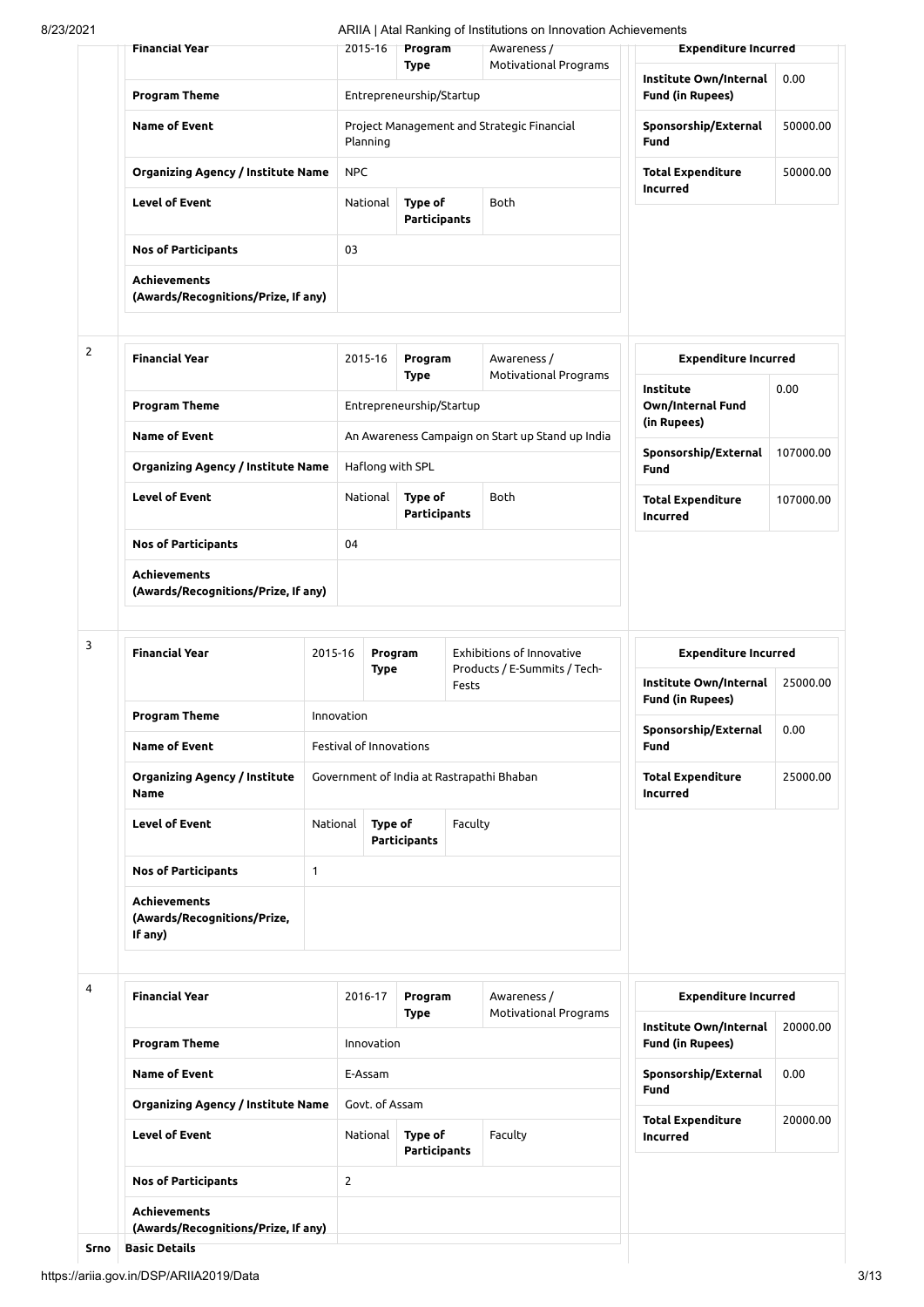| <b>Financial Year</b>                                  | 2017-18    | Program                        | Exhibitions of Innovative             | <b>Expenditure Incurred</b>                       |          |
|--------------------------------------------------------|------------|--------------------------------|---------------------------------------|---------------------------------------------------|----------|
|                                                        |            | Type                           | Products / E-Summits / Tech-<br>Fests | Institute Own/Internal<br><b>Fund (in Rupees)</b> | 25000.00 |
| <b>Program Theme</b>                                   | Innovation |                                |                                       | Sponsorship/External                              | 0.00     |
| <b>Name of Event</b>                                   |            | Festival of Innovation         |                                       | <b>Fund</b>                                       |          |
| <b>Organizing Agency / Institute</b><br><b>Name</b>    | <b>GOI</b> |                                |                                       | <b>Total Expenditure</b><br><b>Incurred</b>       | 25000.00 |
| <b>Level of Event</b>                                  | National   | Type of<br><b>Participants</b> | Student                               |                                                   |          |
| <b>Nos of Participants</b>                             | 1          |                                |                                       |                                                   |          |
| Achievements<br>(Awards/Recognitions/Prize,<br>If any) |            |                                |                                       |                                                   |          |

## **Pre-Incubation and Incubation Facilities Created in Campus**

[Total Annual Expenditure Incurred towards Creation of Pre-Incubation and Incubation Facilities in Campus] List Last Three Financial Years<br>Data (2015-16, 2016-17, and 2017-18\*)

## Not applicable!

#### **Fund Supported to Convert Ideas to Innovations & Start-ups**

[Total Annual Fund Supported towards Conversion of Ideas to Innovative Solutions and Start-ups at the Institute Level] List Last Three<br>Financial Years Data (2015-16, 2016-17, and 2017-18\*)

| Srno           | <b>Basic Details</b>                             |                        |                                                              |                                   |                                              | <b>Fund Supported</b>                    |          |  |
|----------------|--------------------------------------------------|------------------------|--------------------------------------------------------------|-----------------------------------|----------------------------------------------|------------------------------------------|----------|--|
| $\mathbf{1}$   | <b>Financial Year</b>                            | 2016-17                | Category                                                     |                                   | Idea to PoC / Prototype<br>/ Innovation      | <b>Institution Own Seed Fund</b>         | 0.00     |  |
|                | Name of Idea / Project /<br>Innovation / Startup |                        |                                                              |                                   | Online Marketing of North Eastern Handicraft | <b>Seed Grant from Funding</b><br>Agency | 30000.00 |  |
|                | <b>Applicant Type</b>                            |                        | Student and                                                  | Project                           | On Progress                                  | Angel / Venture Capital<br><b>Fund</b>   | 0.00     |  |
|                |                                                  | Faculty                |                                                              | Completion                        |                                              | <b>Total Supported Amount</b>            | 30000.00 |  |
|                | Current Status (as of 31st March<br>2018)        |                        | Phase                                                        |                                   | Technology Development/Pre Incubation        |                                          |          |  |
| $\overline{2}$ | <b>Financial Year</b>                            | 2016-17                |                                                              | Category                          | Idea to PoC / Prototype /<br>Innovation      | <b>Institution Own Seed Fund</b>         | 0.00     |  |
|                | Name of Idea / Project                           |                        | Development of Piezoelectric Energy Harvesting Mat and       |                                   |                                              | <b>Seed Grant from Funding</b><br>Agency | 50000.00 |  |
|                | / Innovation / Startup<br><b>Applicant Type</b>  | Student and            | Supercapcitor Based Storage Device for E-Rickshaw<br>Project |                                   | On Progress                                  | Angel / Venture Capital<br>Fund          | 0.00     |  |
|                |                                                  | Faculty                |                                                              | Completion                        |                                              | <b>Total Supported Amount</b>            | 50000.00 |  |
|                | Current Status (as of 31st March<br>2018)        |                        | Phase                                                        |                                   | Technology Development/Pre Incubation        |                                          |          |  |
| 3              | <b>Financial Year</b>                            | 2016-17                |                                                              | Category                          | Idea to PoC / Prototype                      | <b>Institution Own Seed Fund</b>         | 0.00     |  |
|                | Name of Idea / Project /                         |                        |                                                              | HEMAN, Health Monitoring and Nous | / Innovation                                 | <b>Seed Grant from Funding</b><br>Agency | 50000.00 |  |
|                | Innovation / Startup                             |                        |                                                              |                                   |                                              | Angel / Venture Capital                  | 0.00     |  |
|                | <b>Applicant Type</b>                            | Student and<br>Faculty |                                                              | Project<br>Completion             | On Progress                                  | Fund                                     |          |  |
| <b>Srno</b>    | <b>Basic Details</b>                             |                        |                                                              |                                   |                                              | F4842 Seppotadd Amount                   | 50000.00 |  |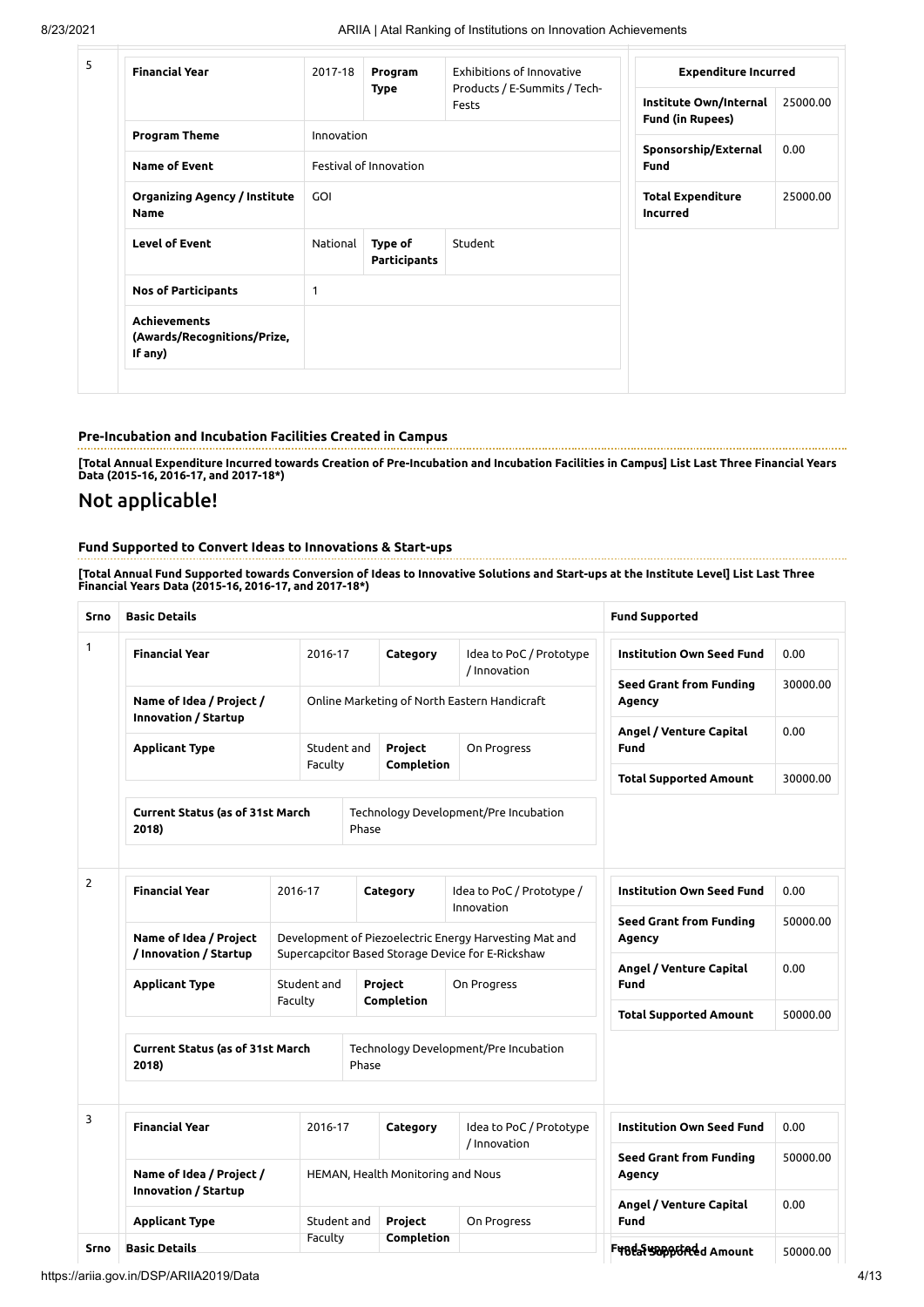|      | <b>Current Status (as of 31st March</b><br>2018)        |                        | Phase                                      |                                  | Technology Development/Pre Incubation                |                                          |          |
|------|---------------------------------------------------------|------------------------|--------------------------------------------|----------------------------------|------------------------------------------------------|------------------------------------------|----------|
| 4    | <b>Financial Year</b>                                   | 2016-17                |                                            | Category                         | Idea to PoC / Prototype<br>/ Innovation              | Institution Own Seed Fund                | 0.00     |
|      | Name of Idea / Project /<br><b>Innovation / Startup</b> |                        | Heart Attack Detection and Response System |                                  |                                                      | <b>Seed Grant from Funding</b><br>Agency | 50000.00 |
|      | <b>Applicant Type</b>                                   | Student and<br>Faculty |                                            | Project<br>Completion            | On Progress                                          | Angel / Venture Capital<br><b>Fund</b>   | 0.00     |
|      | <b>Current Status (as of 31st March</b><br>2018)        |                        | Phase                                      |                                  | Technology Development/Pre Incubation                | <b>Total Supported Amount</b>            | 50000.00 |
|      |                                                         |                        |                                            |                                  |                                                      |                                          |          |
| 5    | <b>Financial Year</b>                                   | 2017-18                |                                            | Category                         | Idea to PoC / Prototype<br>/ Innovation              | <b>Institution Own Seed Fund</b>         | 0.00     |
|      | Name of Idea / Project /<br><b>Innovation / Startup</b> |                        |                                            |                                  | Cost Effective Position Control Motorized Wheelchair | <b>Seed Grant from Funding</b><br>Agency | 60000.00 |
|      | <b>Applicant Type</b>                                   | Student and<br>Faculty |                                            | Project<br>Completion            | On Progress                                          | Angel / Venture Capital<br><b>Fund</b>   | 0.00     |
|      |                                                         |                        |                                            |                                  |                                                      | <b>Total Supported Amount</b>            | 60000.00 |
|      | <b>Current Status (as of 31st March</b><br>2018)        |                        | Phase                                      |                                  | Technology Development/Pre Incubation                |                                          |          |
| 6    | <b>Financial Year</b>                                   | 2017-18                |                                            | Category                         | Idea to PoC / Prototype<br>/ Innovation              | <b>Institution Own Seed Fund</b>         | 0.00     |
|      | Name of Idea / Project /<br>Innovation / Startup        |                        |                                            | Logistics Optimization Using IOT |                                                      | <b>Seed Grant from Funding</b><br>Agency | 60000.00 |
|      | <b>Applicant Type</b>                                   | Student and<br>Faculty |                                            | Project<br>Completion            | On Progress                                          | Angel / Venture Capital<br>Fund          | 0.00     |
|      |                                                         |                        |                                            |                                  |                                                      | <b>Total Supported Amount</b>            | 60000.00 |
|      | <b>Current Status (as of 31st March</b><br>2018)        |                        | Phase                                      |                                  | Technology Development/Pre Incubation                |                                          |          |
| 7    | <b>Financial Year</b>                                   | 2017-18                |                                            | Category                         | Idea to PoC / Prototype<br>/ Innovation              | <b>Institution Own Seed Fund</b>         | 0.00     |
|      | Name of Idea / Project /<br><b>Innovation / Startup</b> |                        |                                            |                                  | Design and Development of Mobile Intravenous Drip    | <b>Seed Grant from Funding</b><br>Agency | 60000.00 |
|      | <b>Applicant Type</b>                                   | Student and<br>Faculty |                                            | Project<br>Completion            | On Progress                                          | Angel / Venture Capital<br>Fund          | 0.00     |
|      |                                                         |                        |                                            |                                  |                                                      | <b>Total Supported Amount</b>            | 60000.00 |
|      | <b>Current Status (as of 31st March</b><br>2018)        |                        | Phase                                      |                                  | Technology Development/Pre Incubation                |                                          |          |
| 8    | <b>Financial Year</b>                                   | 2017-18                |                                            | Category                         | Idea to PoC / Prototype                              | <b>Institution Own Seed Fund</b>         | 0.00     |
|      | Name of Idea / Project /                                | <b>TRYBAL</b>          |                                            |                                  | / Innovation                                         | <b>Seed Grant from Funding</b><br>Agency | 40000.00 |
|      | Innovation / Startup<br><b>Applicant Type</b>           | Student and            |                                            | Project                          | On Progress                                          | Angel / Venture Capital<br>Fund          | 0.00     |
|      |                                                         | Faculty                |                                            | Completion                       |                                                      | <b>Total Supported Amount</b>            | 40000.00 |
| Srno | Besignet silatus (as of 31st March                      |                        |                                            |                                  | Technology Development/Pre Incubation                | <b>Fund Supported</b>                    |          |

 $\mathbb{R}^n$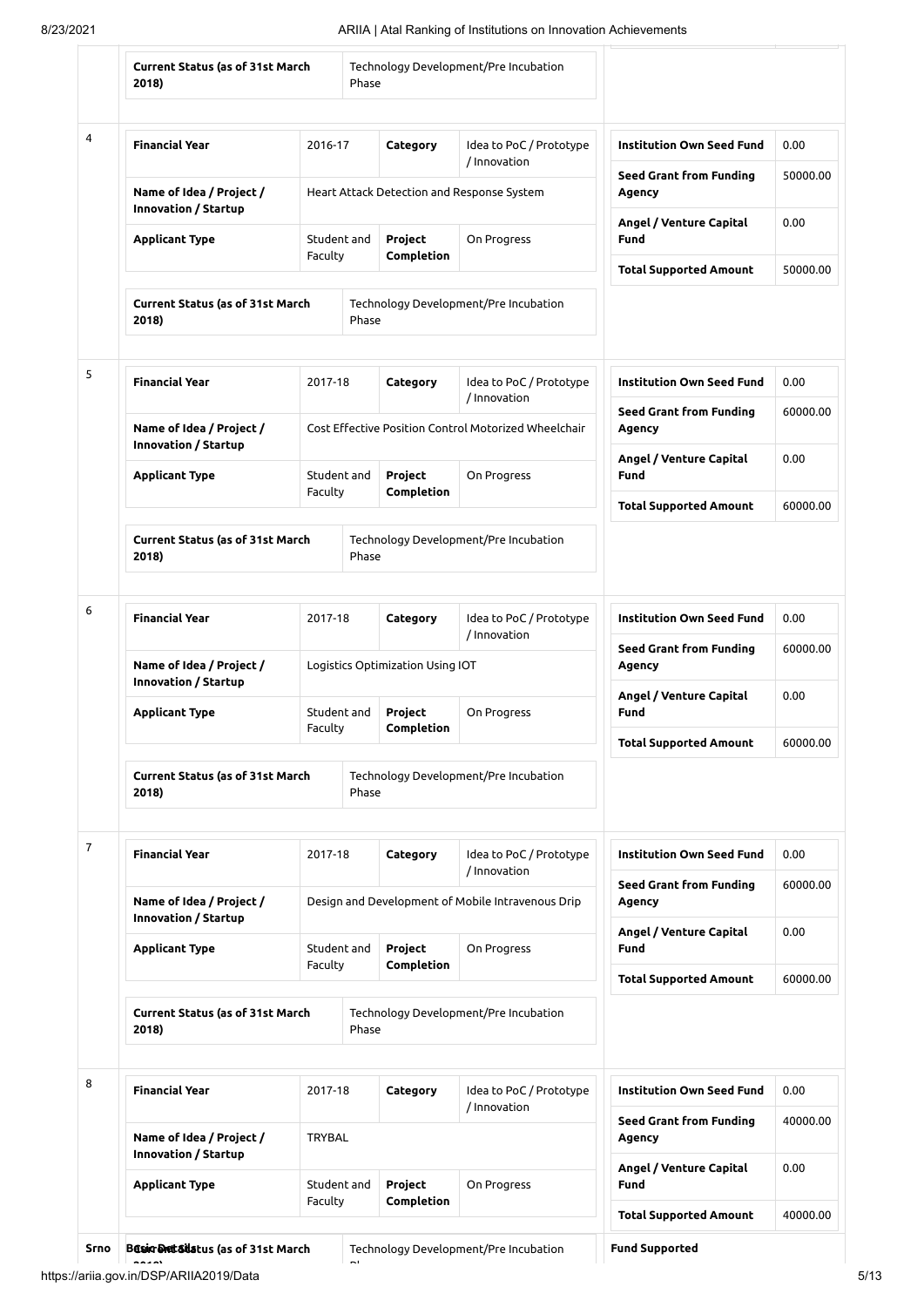| 2018)                                                   |  |             | Phase                                 |                                         |                                          |                  |
|---------------------------------------------------------|--|-------------|---------------------------------------|-----------------------------------------|------------------------------------------|------------------|
|                                                         |  |             |                                       |                                         |                                          |                  |
| <b>Financial Year</b>                                   |  | 2017-18     | Category                              | Idea to PoC / Prototype<br>/ Innovation | <b>Institution Own Seed Fund</b>         | 0.00             |
| Name of Idea / Project /<br><b>Innovation / Startup</b> |  |             | Conversion of waste plastic into fuel |                                         | <b>Seed Grant from Funding</b><br>Agency | 70000.00         |
| <b>Applicant Type</b>                                   |  | Student and | Project                               | On Progress                             | Angel / Venture Capital<br>Fund          | 0.00             |
|                                                         |  | Faculty     | Completion                            |                                         | <b>Total Supported Amount</b>            | 70000.00         |
| <b>Current Status (as of 31st March</b><br>2018)        |  |             | Phase                                 | Technology Development/Pre Incubation   |                                          |                  |
|                                                         |  |             |                                       |                                         |                                          |                  |
| <b>Financial Year</b>                                   |  | 2017-18     | Category                              | Idea to PoC / Prototype                 | <b>Institution Own Seed Fund</b>         | 0.00             |
| Name of Idea / Project /                                |  |             | Pre Composted Vermicomposting system  | / Innovation                            | <b>Seed Grant from Funding</b><br>Agency |                  |
| Innovation / Startup<br><b>Applicant Type</b>           |  | Student and | Project                               | On Progress                             | Angel / Venture Capital<br>Fund          | 60000.00<br>0.00 |
|                                                         |  | Faculty     | Completion                            |                                         | <b>Total Supported Amount</b>            | 60000.00         |

## **Intellectual Property Generated and Filled**

[Total Annual Expenditure Spent towards Patent filing of Innovative Technologies with Institute as Co-Ownership] List Last Three Financial<br>Years Data (2015-16, 2016-17, and 2017-18\*)

| Srno           | <b>Basic Details</b>            |                                           |                                 |                                                        | Amount Spent towards Patent Filing (in Rupees)                              |          |
|----------------|---------------------------------|-------------------------------------------|---------------------------------|--------------------------------------------------------|-----------------------------------------------------------------------------|----------|
| 1              | <b>Financial Year</b>           | 2015-16                                   |                                 |                                                        | <b>Institution Own Fund</b>                                                 | 35000.00 |
|                | <b>Title of Patent</b>          | clay material                             |                                 | Removal of fluoride using modified naturally available | Sponsorship / Grant Fund                                                    | 0.00     |
|                | Patent<br><b>Application No</b> | 201631027403                              | <b>Inventors</b><br><b>Type</b> | Faculty                                                | <b>Total Amount Spent towards</b><br><b>Patent Filing (in Rupees)</b>       | 35000.00 |
|                |                                 | <b>Type of Patent Application Filed</b>   |                                 | National                                               |                                                                             |          |
|                |                                 | Current Status (as of 31st March 2018)    |                                 | Application Published                                  |                                                                             |          |
| $\overline{2}$ | <b>Financial Year</b>           | 2015-16                                   |                                 |                                                        | <b>Institution Own Fund</b>                                                 | 0.00     |
|                | <b>Title of Patent</b>          | assisted DC-EPD                           |                                 | Decoration of CF with 0- CNPs using Ultrasonically-    | Sponsorship / Grant Fund                                                    | 29000.00 |
|                | Patent<br><b>Application No</b> | 201631026538                              | <b>Inventors</b><br>Type        | Student and Faculty                                    | <b>Total Amount Spent towards</b><br><b>Patent Filing (in Rupees)</b>       | 29000.00 |
|                |                                 | <b>Type of Patent Application Filed</b>   |                                 | National                                               |                                                                             |          |
|                |                                 | Current Status (as of 31st March 2018)    |                                 | Application under<br>Examination                       |                                                                             |          |
| 3              | Financial<br>Year               | 2016-17                                   |                                 |                                                        | <b>Institution Own Fund</b>                                                 | 0.00     |
|                | Title of                        |                                           |                                 | Development of composite mate from biodegradable waste | Sponsorship / Grant Fund                                                    | 10000.00 |
|                | Patent                          | cashew nut shell (ANACARDIUM OCCIDENTALE) |                                 |                                                        | <b>Total Amount Spent towards</b>                                           | 10000.00 |
| Srno           | <b>Basic Details</b>            | 201731007338                              | <b>Inventors</b>                | Faculty                                                | Patent Filing (in Rupees)<br>Amount Spent towards Patent Filing (in Rupees) |          |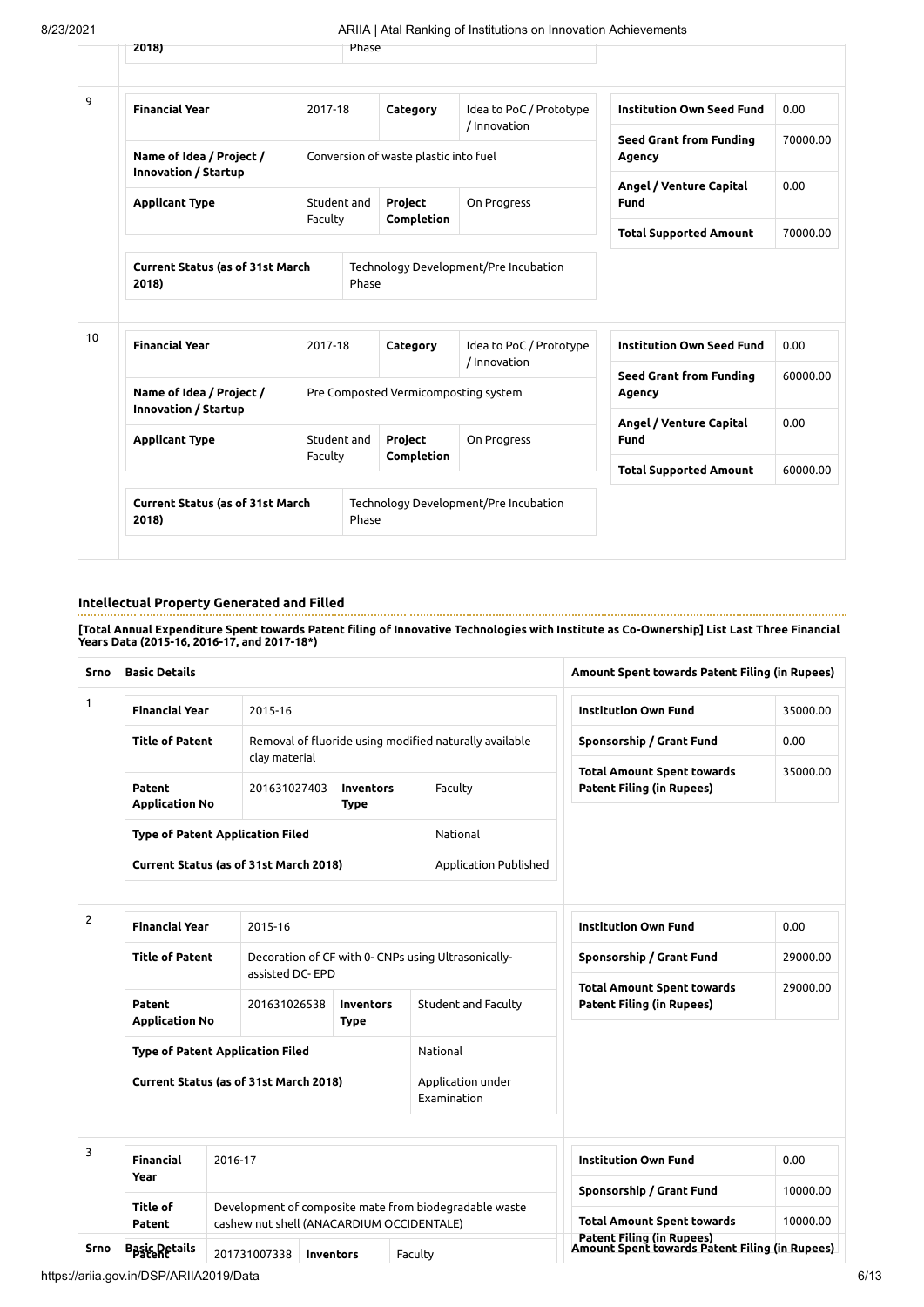|                | <b>Application</b><br>No               |                                                                                                                      | <b>Type</b>                              |                          |          |                                                                                                       |                                                                                                                         |          |
|----------------|----------------------------------------|----------------------------------------------------------------------------------------------------------------------|------------------------------------------|--------------------------|----------|-------------------------------------------------------------------------------------------------------|-------------------------------------------------------------------------------------------------------------------------|----------|
|                |                                        |                                                                                                                      | <b>Type of Patent Application Filed</b>  |                          | National |                                                                                                       |                                                                                                                         |          |
|                |                                        |                                                                                                                      | Current Status (as of 31st March 2018)   |                          |          | Application under<br>Examination                                                                      |                                                                                                                         |          |
| 4              | <b>Financial Year</b>                  |                                                                                                                      |                                          |                          |          |                                                                                                       |                                                                                                                         |          |
|                |                                        |                                                                                                                      | 2016-17                                  |                          |          |                                                                                                       | <b>Institution Own Fund</b>                                                                                             | 10000.00 |
|                | <b>Title of Patent</b>                 |                                                                                                                      | Easy Biometric Attendance System (EBAtS) |                          |          |                                                                                                       | Sponsorship / Grant Fund                                                                                                | 0.00     |
|                | Patent<br><b>Application No</b>        |                                                                                                                      | 201731037542                             | <b>Inventors</b><br>Type |          | Faculty                                                                                               | <b>Total Amount Spent towards</b><br><b>Patent Filing (in Rupees)</b>                                                   | 10000.00 |
|                |                                        |                                                                                                                      | <b>Type of Patent Application Filed</b>  |                          |          | National                                                                                              |                                                                                                                         |          |
|                | Current Status (as of 31st March 2018) |                                                                                                                      |                                          |                          |          | Provisional/Complete<br>Specification                                                                 |                                                                                                                         |          |
| 5              | Financial                              | 2016-17                                                                                                              |                                          |                          |          |                                                                                                       | <b>Institution Own Fund</b>                                                                                             | 0.00     |
|                |                                        | Year<br>Title of                                                                                                     |                                          |                          |          |                                                                                                       | Sponsorship / Grant Fund                                                                                                | 10000.00 |
|                | Patent                                 | Development of composite material from oil extracted and alkali<br>treated cashew nut shell (ANACARDIUM OCCIDENTALE) |                                          |                          |          |                                                                                                       | <b>Total Amount Spent towards</b><br><b>Patent Filing (in Rupees)</b>                                                   | 10000.00 |
|                | Patent<br>Application<br>No            |                                                                                                                      | 201731007337<br>Type                     | <b>Inventors</b>         | Faculty  |                                                                                                       |                                                                                                                         |          |
|                |                                        |                                                                                                                      | <b>Type of Patent Application Filed</b>  |                          | National |                                                                                                       |                                                                                                                         |          |
|                |                                        |                                                                                                                      | Current Status (as of 31st March 2018)   |                          |          | Application under<br>Examination                                                                      |                                                                                                                         |          |
| 6              | Financial                              | 2017-18                                                                                                              |                                          |                          |          |                                                                                                       | <b>Institution Own Fund</b>                                                                                             | 0.00     |
|                | Year                                   |                                                                                                                      |                                          |                          |          |                                                                                                       | Sponsorship / Grant Fund                                                                                                | 13120.00 |
|                | Title of<br>Patent                     |                                                                                                                      |                                          |                          |          | SYSTEM, METHOD AND APPARATUS FOR GENERATING TRUE<br>RANDOM NUMBER FOR IDENTIFICATION AND VERIFICATION | <b>Total Amount Spent towards</b><br><b>Patent Filing (in Rupees)</b>                                                   | 13120.00 |
|                | Patent<br><b>Application</b><br>No     |                                                                                                                      | 201731000942                             | <b>Inventors Type</b>    | Faculty  |                                                                                                       |                                                                                                                         |          |
|                |                                        |                                                                                                                      | <b>Type of Patent Application Filed</b>  |                          |          | National                                                                                              |                                                                                                                         |          |
|                |                                        |                                                                                                                      | Current Status (as of 31st March 2018)   |                          |          | Application Published                                                                                 |                                                                                                                         |          |
| $\overline{7}$ | <b>Financial Year</b>                  |                                                                                                                      | 2017-18                                  |                          |          |                                                                                                       | <b>Institution Own Fund</b>                                                                                             | 0.00     |
|                | <b>Title of Patent</b>                 |                                                                                                                      |                                          |                          |          | An Intelligent and a Self-Learning Fluid Detection                                                    | Sponsorship / Grant Fund                                                                                                | 10000.00 |
|                | Patent                                 |                                                                                                                      | Apparatus and Method<br>201831017820     | <b>Inventors Type</b>    |          | Student and Faculty                                                                                   | <b>Total Amount Spent towards</b><br><b>Patent Filing (in Rupees)</b>                                                   | 10000.00 |
|                | <b>Application No</b>                  |                                                                                                                      |                                          |                          |          |                                                                                                       |                                                                                                                         |          |
|                |                                        |                                                                                                                      | <b>Type of Patent Application Filed</b>  |                          |          | National                                                                                              |                                                                                                                         |          |
|                | Current Status (as of 31st March 2018) |                                                                                                                      |                                          |                          |          | Application Published                                                                                 |                                                                                                                         |          |
| 8              | <b>Financial Year</b>                  |                                                                                                                      | 2017-18                                  |                          |          |                                                                                                       | <b>Institution Own Fund</b>                                                                                             | 0.00     |
|                | <b>Title of Patent</b>                 |                                                                                                                      | Water Flooding Type                      |                          |          | Method and Systems for Warning a User Regarding a                                                     | Sponsorship / Grant Fund                                                                                                | 10000.00 |
| Srno           | Patent<br><b>BASIS ROUGHING</b> NO     |                                                                                                                      | 201831029578                             | Inventors Type           |          | Student and Faculty                                                                                   | <b>Total Amount Spent towards</b><br><b>Patent Filing (in Rupees)</b><br>Amount Spent towards Patent Filing (in Rupees) | 10000.00 |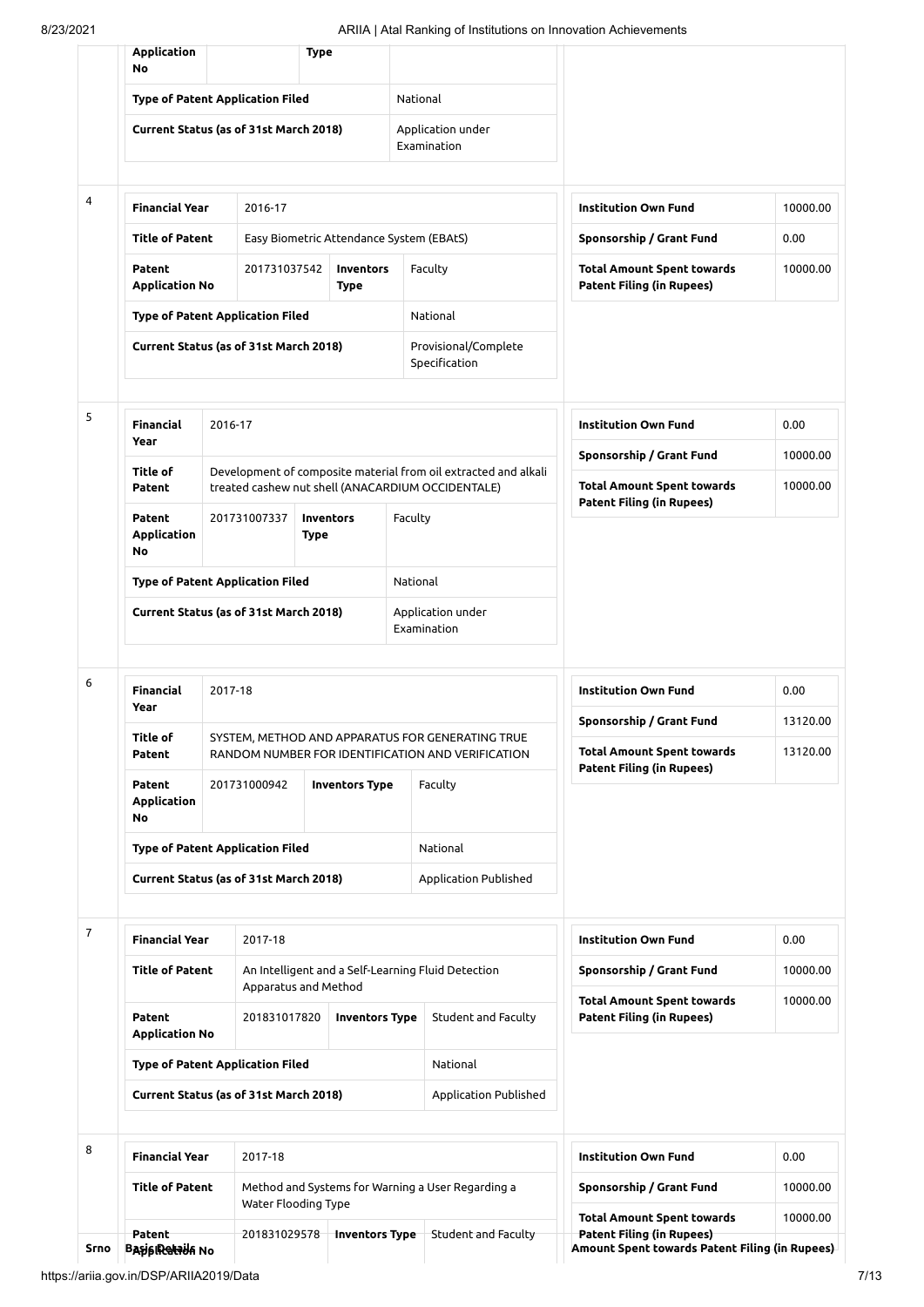| <b>Type of Patent Application Filed</b> |                                        |                                 | National                                       |                                                                       |
|-----------------------------------------|----------------------------------------|---------------------------------|------------------------------------------------|-----------------------------------------------------------------------|
| Current Status (as of 31st March 2018)  |                                        |                                 | <b>Application Published</b>                   |                                                                       |
|                                         |                                        |                                 |                                                |                                                                       |
| <b>Financial Year</b>                   | 2017-18                                |                                 |                                                | <b>Institution Own Fund</b>                                           |
| <b>Title of Patent</b>                  | <b>WASHBOWL FROM E-WASTE MATERIALS</b> |                                 |                                                | Sponsorship / Grant Fund                                              |
| <b>Patent Application</b><br>No         | 201841029579                           | <b>Inventors</b><br><b>Type</b> | Student and Faculty                            | <b>Total Amount Spent towards</b><br><b>Patent Filing (in Rupees)</b> |
| <b>Type of Patent Application Filed</b> |                                        |                                 | National                                       |                                                                       |
| Current Status (as of 31st March 2018)  |                                        |                                 | Application<br>Published                       |                                                                       |
|                                         | 2017-18                                |                                 |                                                | <b>Institution Own Fund</b>                                           |
| <b>Financial Year</b>                   |                                        |                                 |                                                |                                                                       |
| <b>Title of Patent</b>                  |                                        |                                 | SEISMIC ISOLATOR DEVICE FOR SEISMIC PROTECTION | Sponsorship / Grant Fund                                              |
| <b>Patent Application</b><br>No         | 201841027780                           | <b>Inventors</b><br><b>Type</b> | Student and Faculty                            | <b>Total Amount Spent towards</b><br><b>Patent Filing (in Rupees)</b> |
| <b>Type of Patent Application Filed</b> |                                        |                                 | National                                       |                                                                       |

#### **Innovations Commercialized and IP Licensed**

[Total Annual Expenditure Incurred and Revenue Generated from IP Commercialization and Licensing at Institute Level] List Last Three<br>Financial Years Data (2015-16, 2016-17, and 2017-18\*)

## Not applicable!

## **Awareness / Training / Programs Organized by Institute**

[Total Annual Expenditure Incurred towards Organizing Awareness, Workshop, Seminars, Training programs etc. related to promote<br>innovation, IPR and Entrepreneurship Development] List Last Three Financial Years Data (2015-16

| Srno             | <b>Basic Details</b>                                                         |          |                                                                                                      |                          |                                                                              |            |
|------------------|------------------------------------------------------------------------------|----------|------------------------------------------------------------------------------------------------------|--------------------------|------------------------------------------------------------------------------|------------|
| 1                | <b>Financial Year of Fund</b><br>Generated                                   | 2016-17  |                                                                                                      |                          | <b>Grant Agency Type</b>                                                     | Government |
|                  | <b>Grant Agency Name</b>                                                     | DST, GOI |                                                                                                      |                          | <b>Total Grant Period (in Years)</b>                                         | 05.0       |
|                  | <b>Total Grant Allocated Amount</b><br>(in Rupees)                           |          | 1330000.00                                                                                           |                          | <b>Total Grant Received Amount</b><br>(in Rupees) (as of 31st March<br>2018) | 1330000.00 |
|                  | <b>Purpose of Grant Utilization</b><br>(Multiple options can be<br>selected) |          | Technology Transfer / Commercialization, Seed<br>Fund / Investment Support to<br>Innovation/Startups |                          | <b>Purpose of Grant Utilization</b><br>(Other)                               |            |
| $\overline{2}$   | <b>Financial Year of Fund Generated</b>                                      |          | 2016-17                                                                                              | <b>Grant Agency Type</b> | Government                                                                   |            |
|                  | <b>Grant Agency Name</b>                                                     |          | GOI                                                                                                  |                          | <b>Total Grant Period (in Years)</b>                                         | 01.0       |
|                  | <b>Total Grant Allocated Amount (in</b><br>Rupees)                           |          | 375000.00                                                                                            |                          | <b>Total Grant Received Amount (in</b><br>Rupees) (as of 31st March 2018)    | 375000.00  |
|                  | <b>Purpose of Grant Utilization</b><br>(Multiple options can be selected)    |          | Seed Fund / Investment Support<br>to Innovation/Startups                                             |                          | <b>Purpose of Grant Utilization (Other)</b>                                  |            |
| 3 <sub>rno</sub> | Busing Death Wear of Fund                                                    | 2017-18  |                                                                                                      | <b>Grant Agency Type</b> | Government                                                                   |            |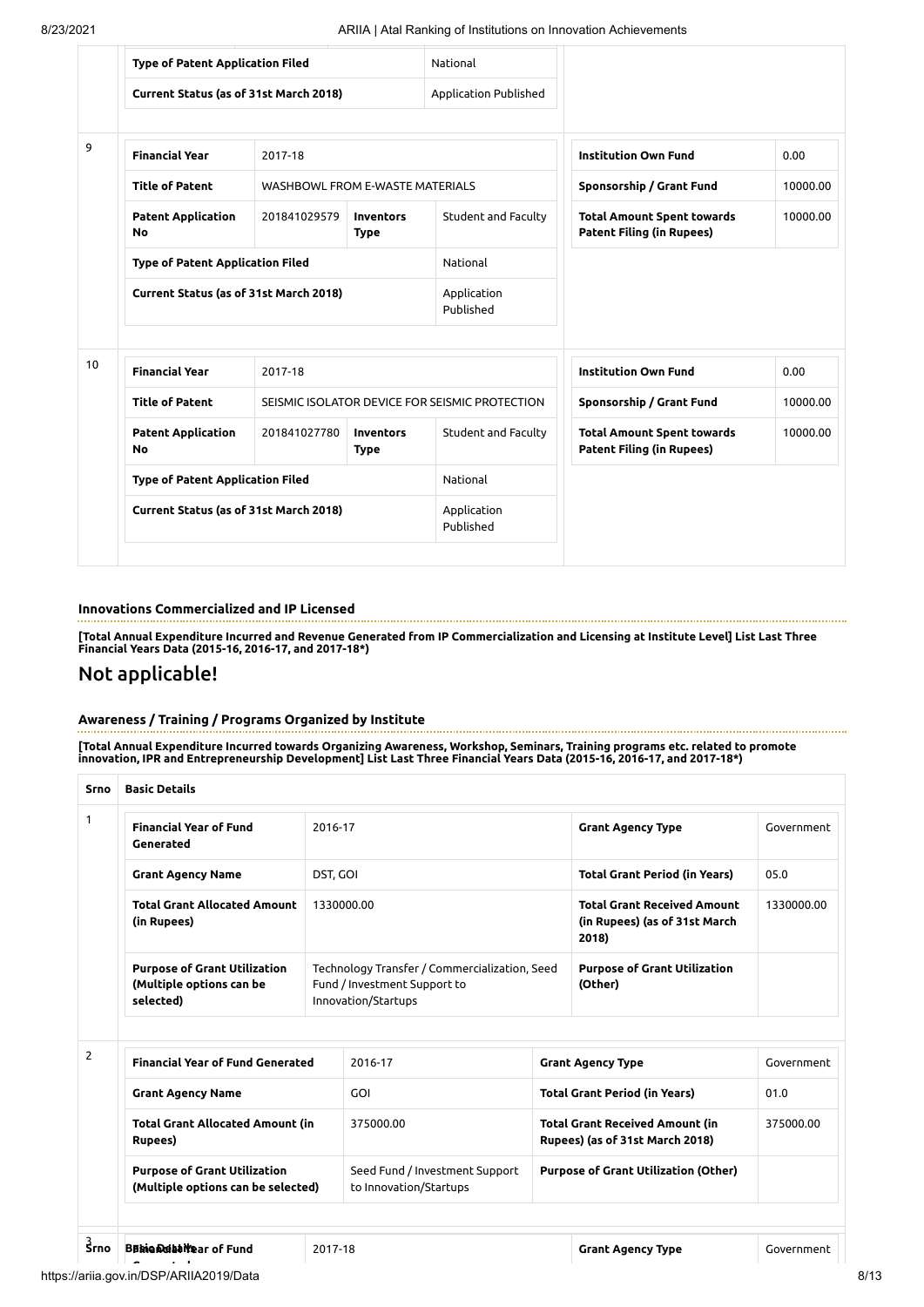| Generated                                                                    |                                                                                                      |                                                                              |           |
|------------------------------------------------------------------------------|------------------------------------------------------------------------------------------------------|------------------------------------------------------------------------------|-----------|
| <b>Grant Agency Name</b>                                                     | DST. GOI                                                                                             | <b>Total Grant Period (in Years)</b>                                         | 01.0      |
| <b>Total Grant Allocated Amount</b><br>(in Rupees)                           | 800000.00                                                                                            | <b>Total Grant Received Amount</b><br>(in Rupees) (as of 31st March<br>2018) | 800000.00 |
| <b>Purpose of Grant Utilization</b><br>(Multiple options can be<br>selected) | Technology Transfer / Commercialization, Seed<br>Fund / Investment Support to<br>Innovation/Startups | <b>Purpose of Grant Utilization</b><br>(Other)                               |           |

#### **Venture Fund/Investment Mobilized to Support Innovation & Start-up**

[Total Angel/Venture Fund Mobilized Annually towards Investment Commitment/Support Innovators/Start-ups incubated at Institute] List<br>Last Three Financial Years Data (2015-16, 2016-17, and 2017-18\*)

## Not applicable!

## **Revenue Generated from Incubation Services offered by the Institute**

[Total Revenue Generated Annually from the Incubation Services offered and Equity/Share hold in Incubatees/Spinoffs] List Last Three<br>Financial Years Data (2015-16, 2016-17, and 2017-18\*)

## Not applicable!

[Infrastructures & Facilities to Support Innovations and Start-ups] List Last Three Financial Calendar Years Data (2015-16, 2016-17, and<br>2017-18)

|                                         | Advanced Lab Infrastructure/Facilities available to Support Innovation and Start-Up           |                                        |                                         | <b>Yes</b> |
|-----------------------------------------|-----------------------------------------------------------------------------------------------|----------------------------------------|-----------------------------------------|------------|
|                                         | If Yes, Type of Lab Infrastructures / Facilities Available (Multiple Options can be Selected) |                                        |                                         | Other      |
|                                         | List Maximum Five Advanced Labs Infrastructures Available in your Campus                      |                                        |                                         |            |
| <b>Name of the Centre</b>               | Sector Focus of Centre (Separate Multiple Sectors<br>with Comma ",")                          | <b>Name of the Centre In</b><br>charge | <b>Email of the Centre In</b><br>charge |            |
| Start up Centre                         | start up                                                                                      | Wasim Arif                             | arif.ece.nits@gmail.com                 |            |
| Inndovation lab                         | Innovation                                                                                    | A B Deoghare                           | ashishdeoghare@gmail.com                |            |
| <b>NABL</b>                             | <b>Testing and Consultancy</b>                                                                | Ashim K Dey                            | ashim kanti@yahoo.co.in                 |            |
| Regional Solar testing<br>Centre        | Agnimitra Biswas                                                                              | agnibis@yahoo.co.in                    |                                         |            |
|                                         | Pre Incubation Centre Available in your Campus                                                |                                        |                                         |            |
|                                         | Advanced Lab Infrastructure/Facilities available to Support Innovation and Start-Up           |                                        |                                         | <b>No</b>  |
|                                         | Type of Centre (Multiple options can be selected)                                             |                                        |                                         |            |
|                                         |                                                                                               |                                        |                                         |            |
|                                         | List Maximum Five Advanced Labs Infrastructures Available in your Campus                      |                                        |                                         |            |
|                                         | Sector Focus of Centre (Separate Multiple Sectors with<br>Comma ",")                          | Name of the Centre In<br>charge        | <b>Email of the Centre In</b><br>charge |            |
| Name of the<br>Centre<br>No data found. |                                                                                               |                                        |                                         |            |
|                                         |                                                                                               |                                        |                                         |            |
|                                         | Incubation Unit/Acceleration Centre/ Research Park / STEP                                     |                                        |                                         |            |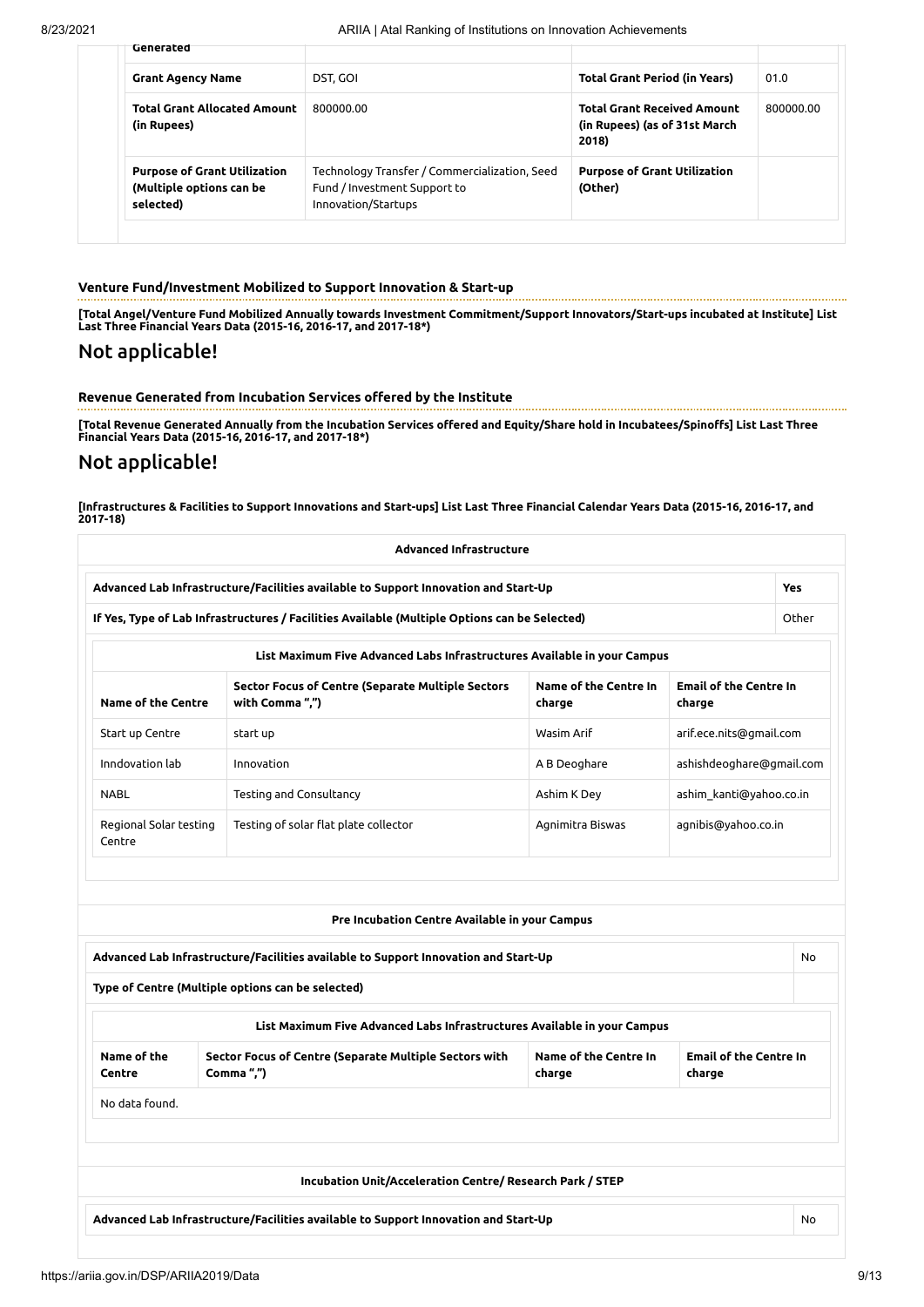# 8/23/2021 ARIIA | Atal Ranking of Institutions on Innovation Achievements **Student Projects Recognized National / International Level** [No of Innovative Student Projects Recognized Nationally/Internationally with Prestigious renounced Agencies/Awards] List Last Three<br>Financial Years Data (2015-16, 2016-17, and 2017-18\*) **Srno Basic Details** <sup>1</sup> **Financial Year of Award Received** 2016-17 **Type of Award** National **Name of the Award / Program Hult Prize Hult Prize Awarding Agency Name** Indian Finalists **Current Status (as of 31st March 2018)** Graduated Startup **Total Team Size (Student + Faculty)** 4 <sup>2</sup> **Financial Year of Award Received** 2017-18 **Type of Award** National **Name of the Award / Program** Hackathon, NITS Hacks Tecnoesis **Awarding Agency Name NITS Current Status (as of 31st March 2018)** Technology Development/Pre Incubation Phase **Total Team Size (Student + Faculty)** 3 <sup>3</sup> **Financial Year of Award Received** 2017-18 **Type of Award** National

| Name of the Award / Program                | UTKRANTI HACKATHON |                                            |  |  |
|--------------------------------------------|--------------------|--------------------------------------------|--|--|
| Awarding Agency Name                       |                    | G.U.LS.T Guwahati                          |  |  |
| Current Status (as of 31st March 2018)     |                    | IP – Tech Transfer/Commercialization Phase |  |  |
| <b>Total Team Size (Student + Faculty)</b> |                    |                                            |  |  |

| 4 | <b>Financial Year of Award Received</b>    | 2017-18                  |   | <b>Type of Award</b>       | National |
|---|--------------------------------------------|--------------------------|---|----------------------------|----------|
|   | Name of the Award / Program                |                          |   | Smart India Hackathon 2018 |          |
|   | <b>Awarding Agency Name</b>                | <b>JSS College Noida</b> |   |                            |          |
|   | Current Status (as of 31st March 2018)     |                          |   | Graduated Startup          |          |
|   | <b>Total Team Size (Student + Faculty)</b> |                          | 6 |                            |          |

<sup>5</sup> **Financial Year of Award Received** 2017-18 **Type of Award** National **Name of the Award / Program** SmartFifty **Awarding Agency Name** IIM Kolkata **Current Status (as of 31st March 2018)** Graduated Startup **Total Team Size (Student + Faculty)** 4

| 6    | <b>Financial Year of Award Received</b>                            | 2017-18      |                                 | <b>Type of Award</b> | National |  |
|------|--------------------------------------------------------------------|--------------|---------------------------------|----------------------|----------|--|
|      | Name of the Award / Program                                        |              | Business Model Canvas, E-Summit |                      |          |  |
|      | <b>Awarding Agency Name</b>                                        | NIT Agartala |                                 |                      |          |  |
|      | Current Status (as of 31st March 2018)                             |              |                                 | Graduated Startup    |          |  |
| Srno | <b>Total Team Size (Student + Faculty)</b><br><b>Basic Details</b> |              |                                 |                      |          |  |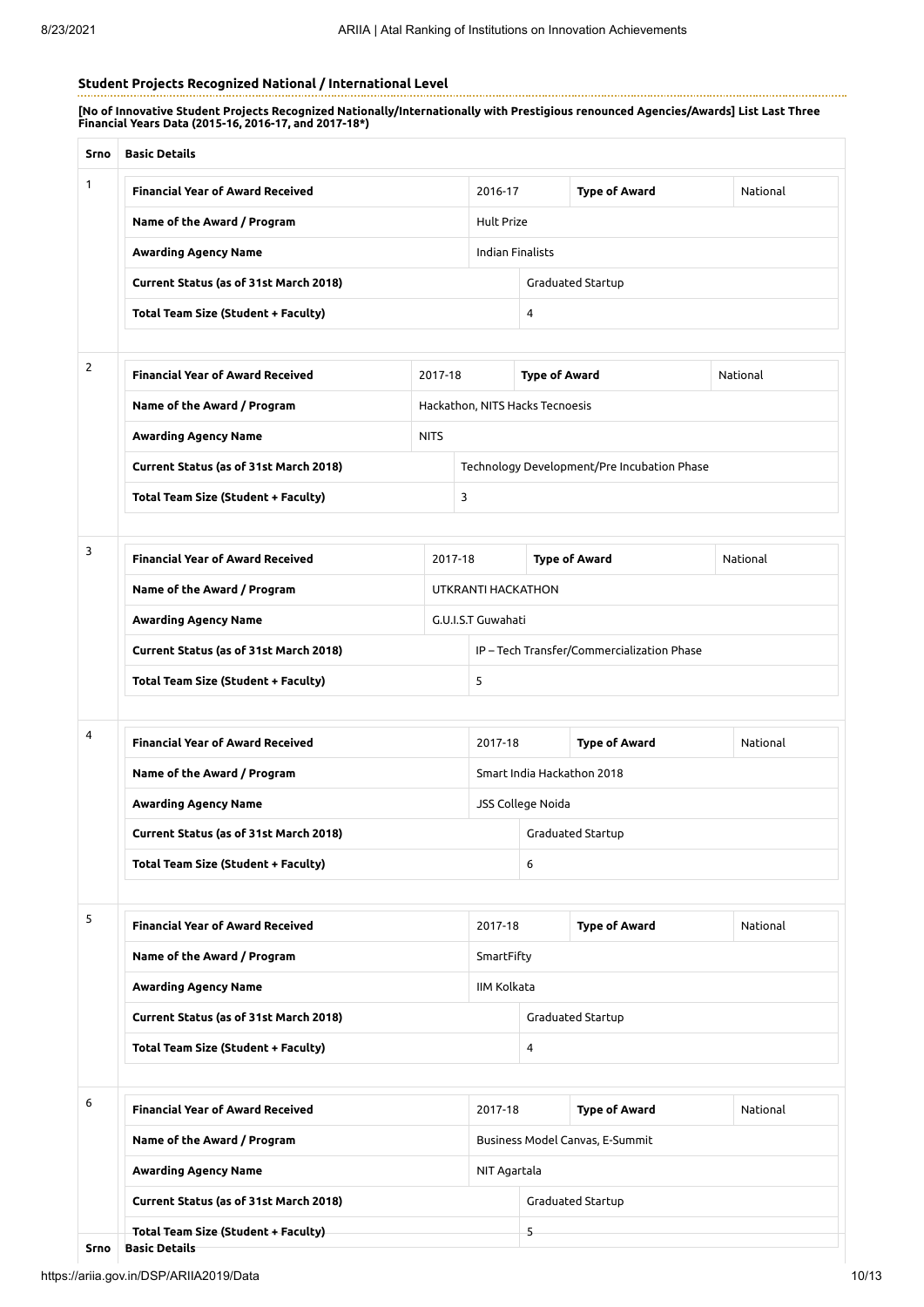| <b>Financial Year of Award Received</b>    | 2017-18 |                  | <b>Type of Award</b>                        | National |  |  |
|--------------------------------------------|---------|------------------|---------------------------------------------|----------|--|--|
| Name of the Award / Program                |         | <b>HPVC 2017</b> |                                             |          |  |  |
| <b>Awarding Agency Name</b>                |         | LNMIIT Jaipur    |                                             |          |  |  |
| Current Status (as of 31st March 2018)     |         |                  | Technology Development/Pre Incubation Phase |          |  |  |
| <b>Total Team Size (Student + Faculty)</b> |         | 6                |                                             |          |  |  |

## **Innovations to Startups**

[No of Successful Conversion of Innovations initiated by Students/Alumni/Faculties converted to Enterprise/Start-ups made at Institute]<br>List Last Three Financial Years Data (2015-16, 2016-17, and 2017-18\*)

## Not applicable!

#### **Co-Incubation Partnership**

[Co-incubation Partnership made with other Institutions either to offer incubation support (or) to receive incubation support] List Last **Three Financial Calendar Years Data (2015-16, 2016-17, and 2017-18)**

## Not applicable!

#### **Courses on Innovation, IPR and Entrepreneurship Development**

[Short Term Certificate Courses, Regular Academic Programs and Courses offered at Institute on Innovation, IPR and Entrepreneurship Development for Students, Faculties and Start-ups] List Last Three Academic Calendar Years Data (2015-16, 2016-17, and 2017-18)

| Srno | <b>Details</b>                            |                                                |                                                                            |                                            |
|------|-------------------------------------------|------------------------------------------------|----------------------------------------------------------------------------|--------------------------------------------|
|      | <b>Academic Year</b>                      | 2015-16                                        | <b>Title of Course</b>                                                     | Entrepreneurship and<br>Project Management |
|      | <b>Subject Focus of</b><br>Course         | Innovation and<br>Entrepreneurship Development | <b>Type of Course</b>                                                      | Credit Course (Compulsory)                 |
|      | <b>Mode of Delivery</b>                   | Classroom                                      | <b>Duration of Course of Minimum 40</b><br><b>Contact Hours (in Hours)</b> | 40                                         |
|      | <b>Total Enrollment for</b><br>the Course | 35                                             | <b>Total Nos. Completed the Course</b>                                     | 40                                         |

| 2 | <b>Academic Year</b>                      | 2015-16    | <b>Title of Course</b>                                       | <b>Business Law and Corporate</b><br>Taxes |
|---|-------------------------------------------|------------|--------------------------------------------------------------|--------------------------------------------|
|   | <b>Subject Focus of Course</b>            | <b>IPR</b> | <b>Type of Course</b>                                        | Credit Course (Compulsory)                 |
|   | <b>Mode of Delivery</b>                   | Classroom  | Duration of Course of Minimum 40 Contact Hours (in<br>Hours) | 40                                         |
|   | <b>Total Enrollment for the</b><br>Course | 35         | <b>Total Nos. Completed the Course</b>                       | 40                                         |

| <b>Academic Year</b>                      | 2016-17                                        | <b>Title of Course</b>                                              | Entrepreneurship and<br>Project Management |
|-------------------------------------------|------------------------------------------------|---------------------------------------------------------------------|--------------------------------------------|
| Subject Focus of<br>Course                | Innovation and<br>Entrepreneurship Development | <b>Type of Course</b>                                               | Credit Course (Compulsory)                 |
| <b>Mode of Delivery</b>                   | Classroom                                      | Duration of Course of Minimum 40<br><b>Contact Hours (in Hours)</b> | 40                                         |
| <b>Total Enrollment for</b><br>the Course | 35                                             | <b>Total Nos. Completed the Course</b>                              | 40                                         |

T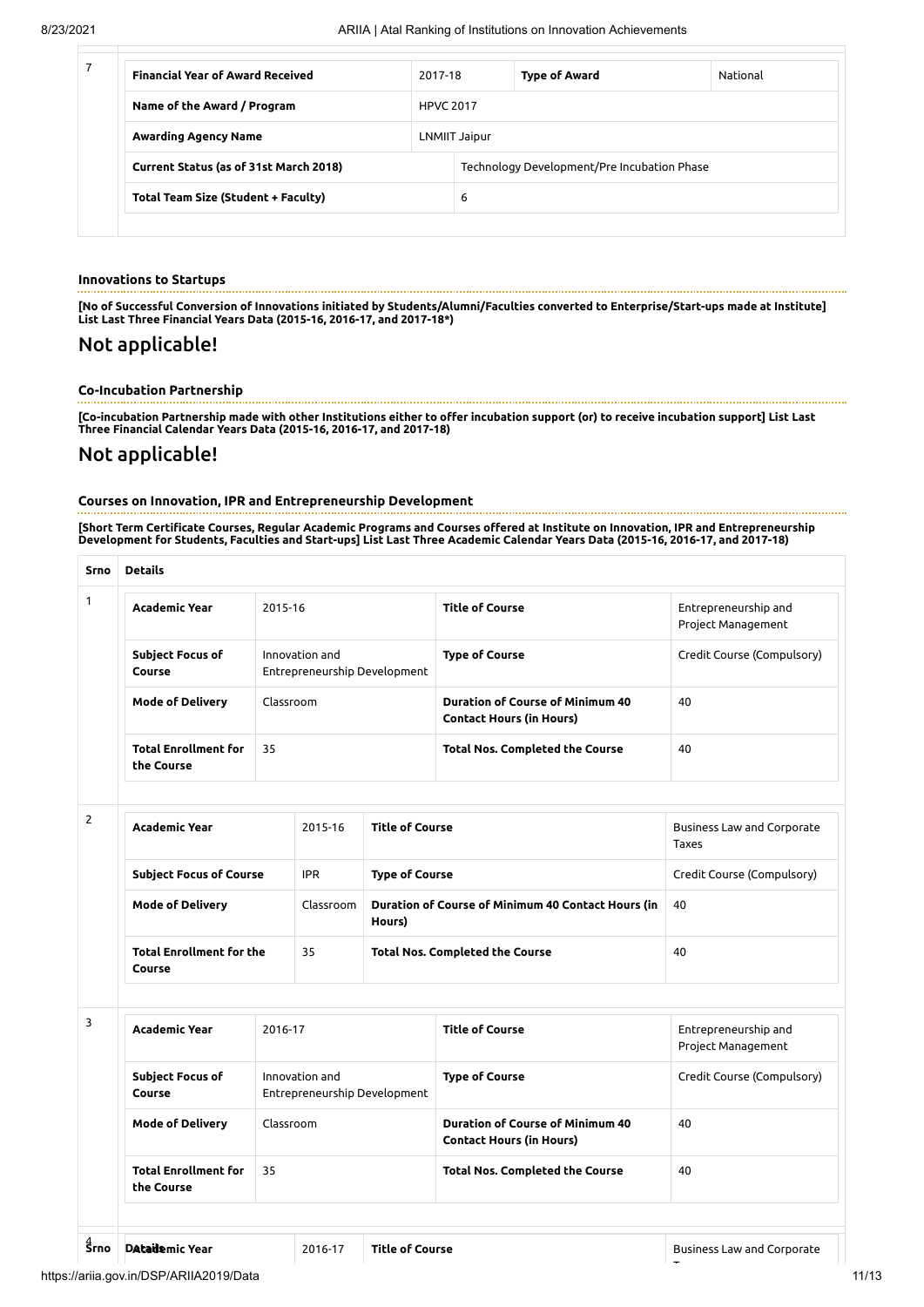|                                           |            |                                                              | laxes                                      |
|-------------------------------------------|------------|--------------------------------------------------------------|--------------------------------------------|
| <b>Subject Focus of Course</b>            | <b>IPR</b> | <b>Type of Course</b>                                        | Credit Course (Compulsory)                 |
| <b>Mode of Delivery</b>                   | Classroom  | Duration of Course of Minimum 40 Contact Hours (in<br>Hours) | 40                                         |
| <b>Total Enrollment for the</b><br>Course | 40         | <b>Total Nos. Completed the Course</b>                       | 40                                         |
|                                           |            |                                                              |                                            |
| <b>Academic Year</b>                      | 2017-18    | <b>Title of Course</b>                                       | Business Law and Corporate<br><b>Taxes</b> |
| <b>Subject Focus of Course</b>            | <b>IPR</b> | <b>Type of Course</b>                                        | Credit Course (Compulsory)                 |
| <b>Mode of Delivery</b>                   | Classroom  | Duration of Course of Minimum 40 Contact Hours (in<br>Hours) | 40                                         |
| <b>Total Enrollment for the</b><br>Course | 39         | <b>Total Nos. Completed the Course</b>                       | 40                                         |

#### **Faculty with Entrepreneurial Experience**

[Regular Faculties Engaged in Teaching with Experience in Innovation Design, IPR, Business Modelling, Entrepreneurship Development,<br>Start-up, etc] List Last Three Academic Calendar Years Data (2015-16, 2016-17, and 2017-18

| <b>Srno</b> | <b>Details</b>                                        |                |                                                   |                                 |
|-------------|-------------------------------------------------------|----------------|---------------------------------------------------|---------------------------------|
|             | <b>Academic Year</b>                                  | $2015 -$<br>16 | <b>Faculty Name</b>                               | Ashim Kumar Das                 |
|             | Years of Experience in Start-up /<br>Entrepreneurship | $\overline{3}$ | <b>Area of Expertise</b>                          | Entrepreneurship<br>Development |
|             | Level of Involvements as                              | Mentor         | Is Faculty, a Founder/Director of any<br>Start-up | <b>No</b>                       |
|             |                                                       |                |                                                   |                                 |
| 2           | <b>Academic Year</b>                                  | $2016 -$<br>17 | <b>Faculty Name</b>                               | Ashim Kumar Das                 |
|             | Years of Experience in Start-up /<br>Entrepreneurship | 4              | <b>Area of Expertise</b>                          | Entrepreneurship<br>Development |
|             | Level of Involvements as                              | Mentor         | Is Faculty, a Founder/Director of any<br>Start-up | <b>No</b>                       |
|             |                                                       |                |                                                   |                                 |
|             | <b>Academic Year</b>                                  | $2017 -$<br>18 | <b>Faculty Name</b>                               | Ashim Kumar Das                 |
|             | Years of Experience in Start-up /<br>Entrepreneurship | 5              | <b>Area of Expertise</b>                          | Entrepreneurship<br>Development |
|             | Level of Involvements as                              | Mentor         | Is Faculty, a Founder/Director of any<br>Start-up | No                              |

#### **Innovation in Governance**

[Best Innovative Solutions Developed In-house for Improving Governance of Your Institution] List Best Two Innovative Solutions<br>Successfully Adopted in Last Three Years in any of the Categories Below (2015-16, 2016-17, and

| Srno | <b>Details</b>              |              |            |                        |                                         |      |  |
|------|-----------------------------|--------------|------------|------------------------|-----------------------------------------|------|--|
|      | Financial<br>$2017 -$<br>18 |              | Categories | Energy<br>Conservation | <b>Total Project Amount (in Rupees)</b> | 0.00 |  |
|      | Year                        |              |            |                        | <b>Revenue Generated (in Rupees)</b>    | 0.00 |  |
| Srno | Details<br>Title of         | Green Energy |            |                        |                                         |      |  |

https://ariia.gov.in/DSP/ARIIA2019/Data 12/13